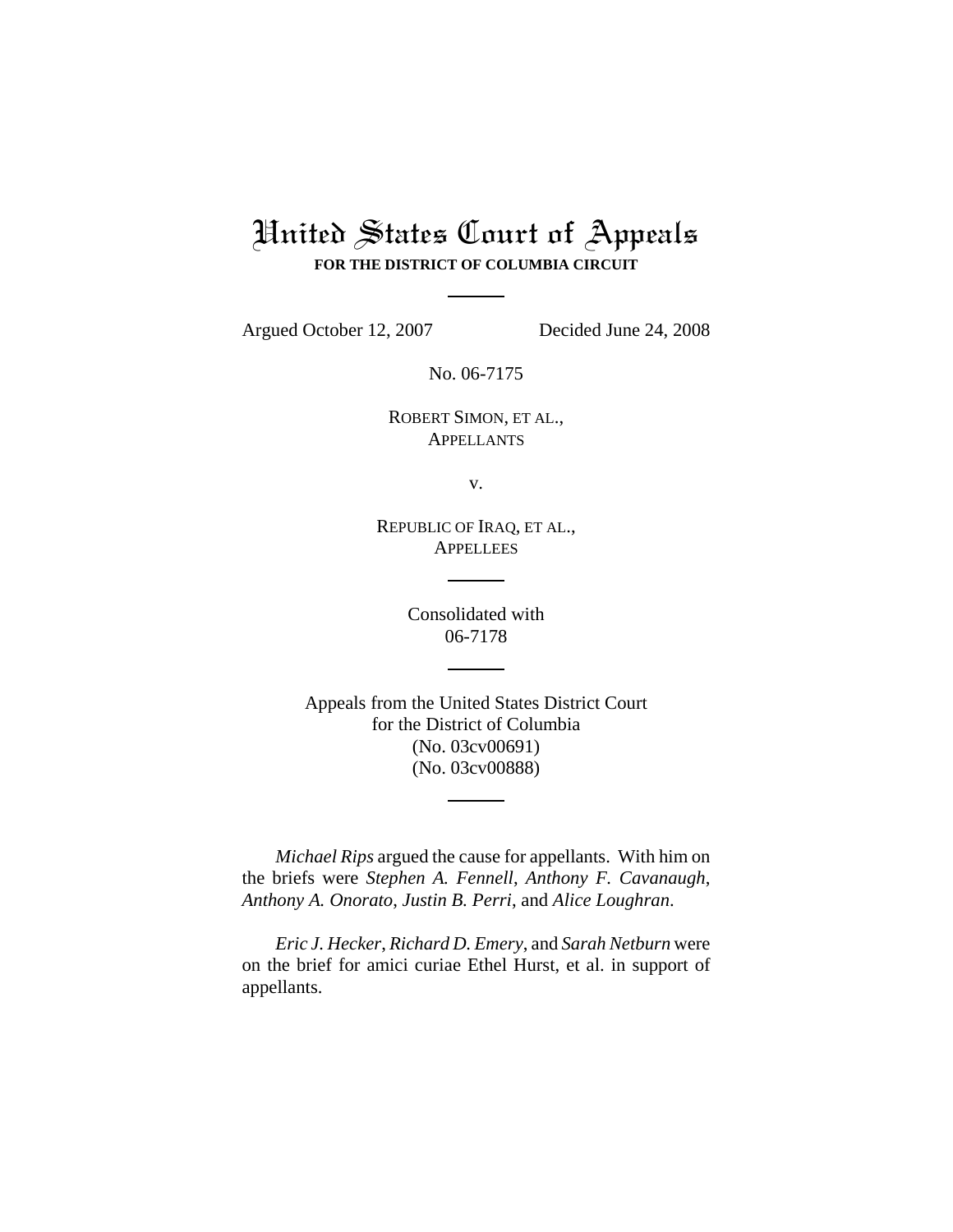*Lawrence H. Martin* argued the cause for appellees. With him on the briefs were *Gare A. Smith*, *Sarah A. Altschuller*, *Timothy B. Mills*, and *Jonathan S. Franklin*.

Before: SENTELLE, *Chief Judge*, and GINSBURG and BROWN, *Circuit Judges*.

#### Opinion for the Court filed by *Circuit Judge* GINSBURG.

GINSBURG, *Circuit Judge*: The plaintiffs in these two consolidated actions sued Iraq, the Iraqi Intelligence Service, and Saddam Hussein (together, Iraq) alleging they had tortured and taken certain of them hostage during the 1990-91 Gulf War. The plaintiffs relied upon 28 U.S.C.  $\S$  1605(a)(7), the exception in the Foreign Sovereign Immunities Act (FSIA), § 1602 *et seq.,* that allowed for lawsuits against state sponsors of terrorism. The district court dismissed the actions as untimely and the plaintiffs appealed. Iraq defends the district court's interpretation of the time limitation in the FSIA and alternatively invokes the political question doctrine.

After this appeal was briefed and argued, the Congress passed the National Defense Authorization Act for Fiscal Year 2008 (NDAA), Pub. L. No. 110-181, 122 Stat. 3, § 1083 of which revised the terrorism exception to sovereign immunity by repealing  $\S 1605(a)(7)$  of Title 28 and adding a new exception to be codified at § 1605A of Title 28. Section 1083(d) of the NDAA granted the President the authority to waive § 1083 with respect to Iraq, which he promptly did.

For the reasons that follow, we conclude the plaintiffs may maintain these suits pursuant to  $\S 1605(a)(7)$ , and their cases are timely and justiciable. Accordingly, we remand these matters to the district court for further proceedings.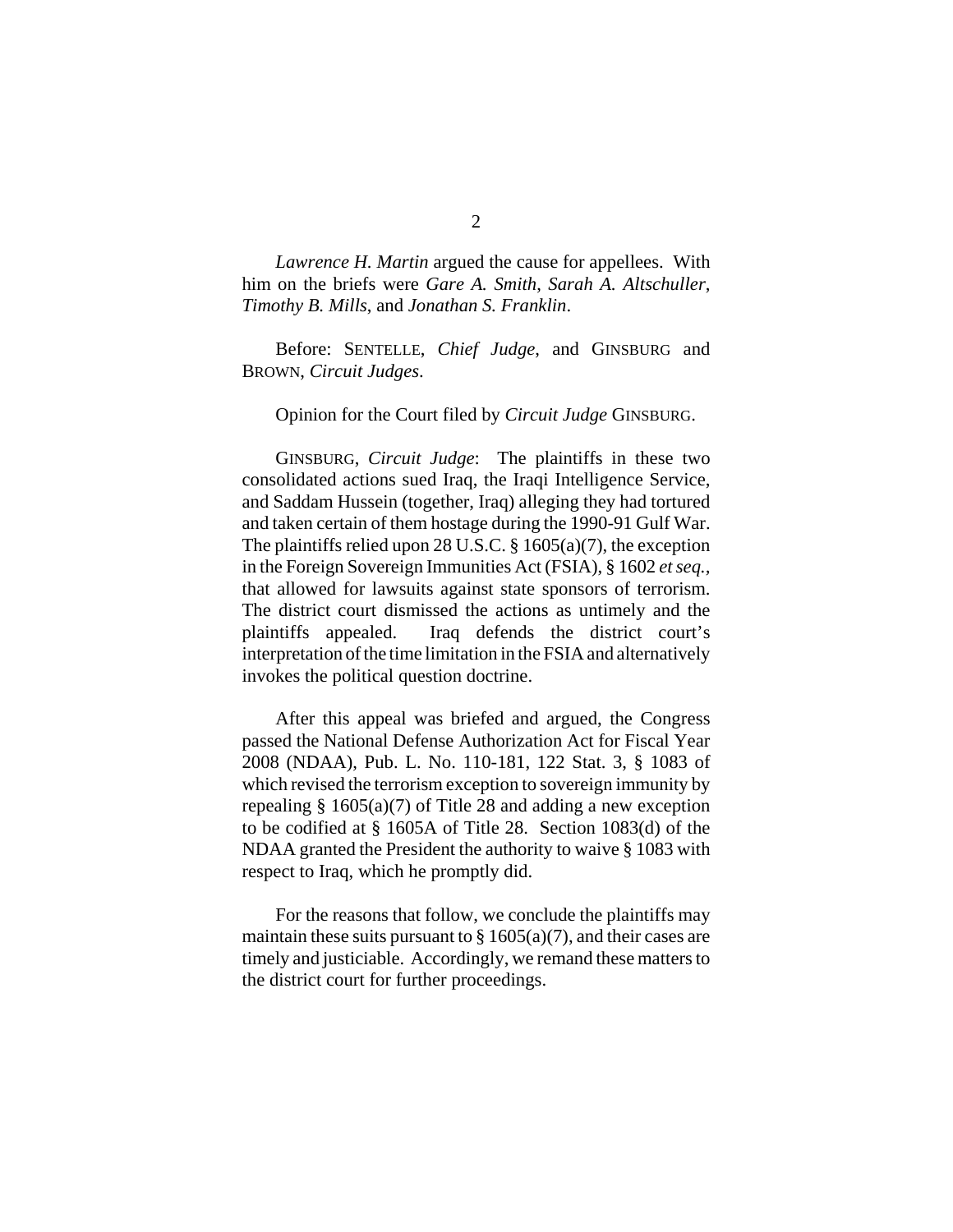#### I. Background

In 1996 the Congress amended the FSIA to abrogate in certain respects the sovereign immunity of any foreign state the Secretary of State designates a sponsor of terrorism. Antiterrorism and Effective Death Penalty Act of 1996, Pub. L. No. 104-132, § 221, 110 Stat. 1214, 1241-43 (codified at 28 U.S.C. § 1605(a)(7)); *see also* 28 U.S.C. § 1604 (granting immunity to foreign states, their agencies, and their instrumentalities). As amended,  $\S 1605(a)(7)$  provided in part that a foreign state was not immune from an action for damages "for personal injury ... caused by an act of torture ... [or] hostage taking" to a U.S. national if the foreign state had been "designated as a state sponsor of terrorism ... at the time the act occurred" and the plaintiff had given the foreign state "a reasonable opportunity to arbitrate the claim." The statute defined torture and hostage taking, *see* §§ 1605(e), 1350 note, by reference to the Convention Against Torture and Other Cruel, Inhuman or Degrading Treatment or Punishment art. 1(1), Dec. 10, 1984, 1465 U.N.T.S. 85, and the International Convention Against the Taking of Hostages art. 1, Dec. 17, 1979, T.I.A.S. No. 11081, 1316 U.N.T.S. 205.

The plaintiffs filed their actions in 2003 and duly invoked § 1605(a)(7). Their amended complaints alleged that in 1990 and 1991 the defendants had tortured certain of the plaintiffs and held them hostage, in violation of local, federal, and international law; the other plaintiffs, members of the alleged victims' families, sued for intentional infliction of emotional distress. Iraq was at all relevant times a designated state sponsor of terrorism, 55 Fed. Reg. 37,793 (Sept. 13, 1990), and the complaints alleged the plaintiffs had offered Iraq the opportunity to arbitrate the disputes.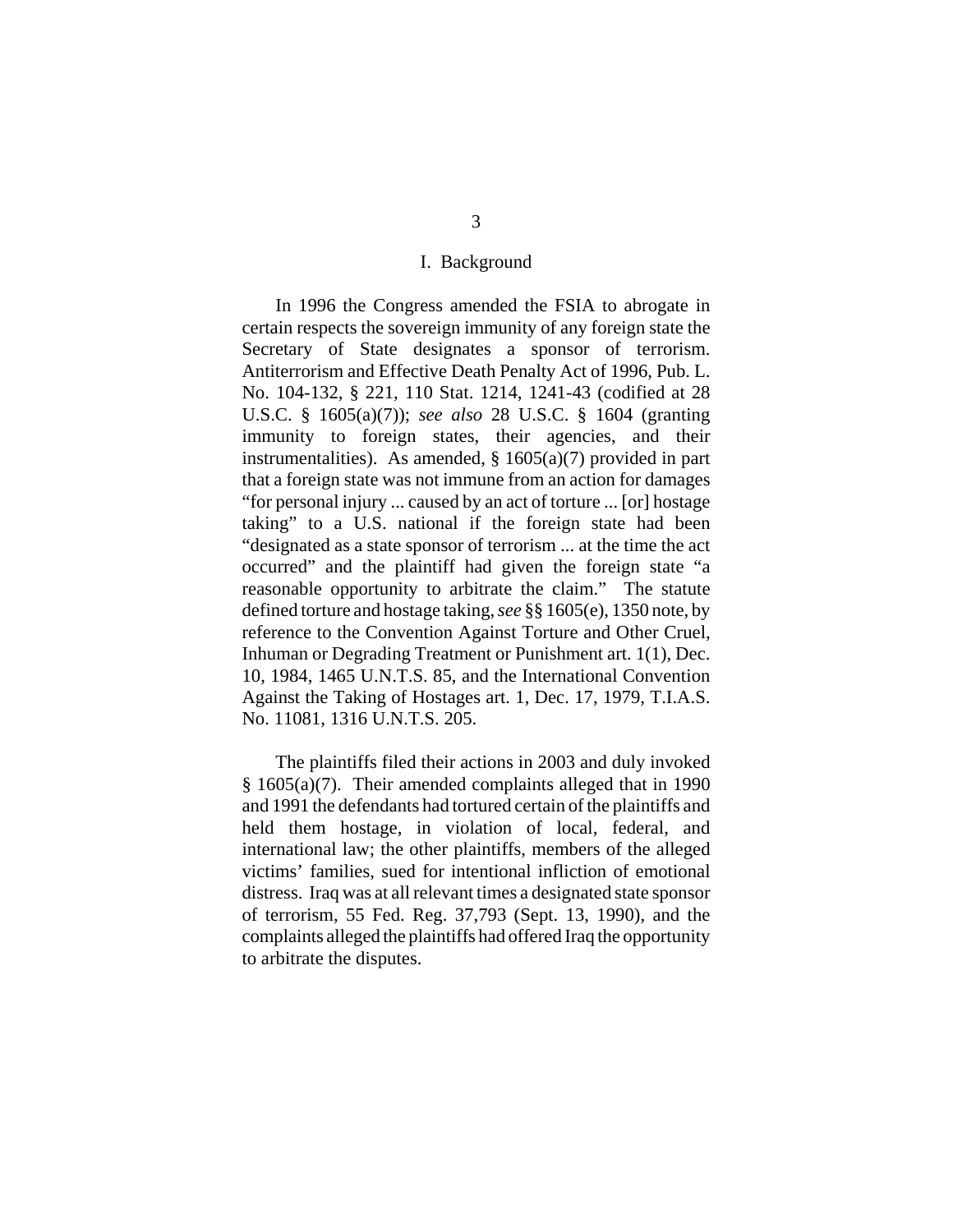Iraq and the Iraqi Intelligence Service filed motions to dismiss both cases on the grounds that the actions were untimely under § 1605(f), which provides a limitation period of ten years for any action under  $\S$  1605(a)(7); the plaintiffs had failed to state a claim upon which relief could be granted; and the political question doctrine barred the court from proceeding. The district court held the two actions did not raise political questions but dismissed them as untimely. *Vine v. Republic of Iraq*, 459 F. Supp. 2d 10 (2006).

#### II. Analysis

On appeal, Iraq newly contends the recent enactment of the NDAA and the President's waiver of § 1083 thereof require the dismissal of these cases. Alternatively, Iraq argues the cases were untimely filed and are barred by the political question doctrine. Addressing the issues of law *de novo*, we reject each of Iraq's contentions.

### A. NDAA 2008

On December 14, 2007 the Congress passed the first version of the NDAA, § 1083 of which would have amended the terrorism exception to foreign sovereign immunity by striking 28 U.S.C. § 1605(a)(7), the exception upon which the plaintiffs relied, and enacting a new exception, to be codified at 28 U.S.C. § 1605A. President Bush sought to "pocket veto" the bill because he believed § 1083 would threaten the reconstruction of Iraq:

[S]ection 1083 would risk the freezing of substantial Iraqi assets in the United States .... Section 1083 also would expose Iraq to new liability of at least several billion dollars by undoing judgments favorable to Iraq, by foreclosing available defenses on which Iraq is relying in pending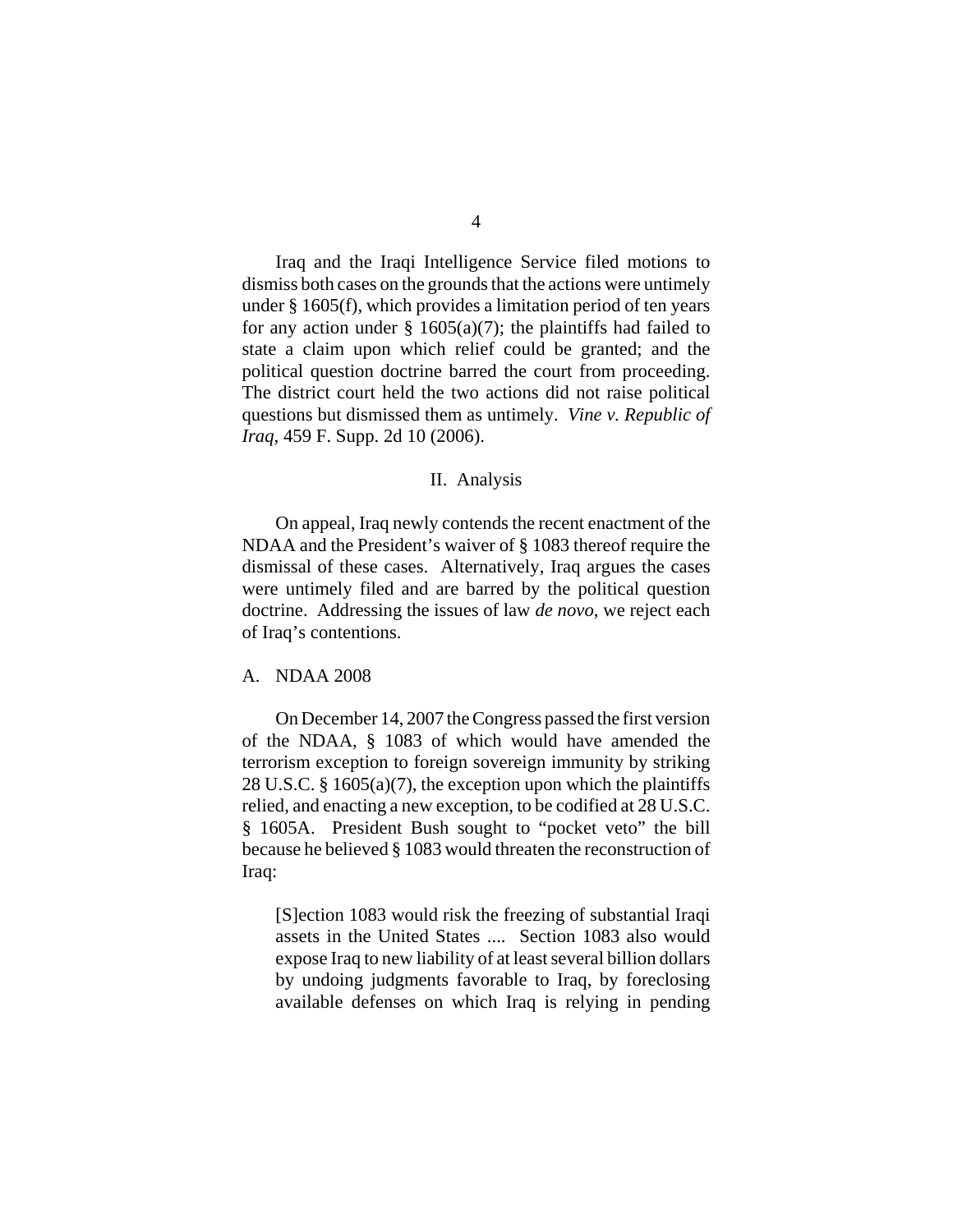litigation, and by creating a new Federal cause of action backed by the prospect of punitive damages to support claims that may previously have been foreclosed.

Memorandum of Disapproval, 43 WEEKLY COMP. PRES. DOC. 1641, 1641 (Dec. 28, 2007).

The Congress subsequently passed a revised version of the NDAA, which included a new provision (§ 1083(d)) that authorized the President, upon making certain findings, to "waive any provision of [§ 1083 of the NDAA] with respect to Iraq." The President signed that bill into law and promptly exercised his authority under  $\S$  1083(d)(1) to waive "all provisions of section 1083 with respect to Iraq, and all agencies and instrumentalities thereof." Presidential Determination No. 2008-9, 73 Fed. Reg. 6571 (Jan. 28, 2008).\* Iraq contends the enactment of the NDAA and the President's waiver of § 1083 with respect to Iraq stripped the federal courts of jurisdiction over these cases; the plaintiffs disagree, of course.

Section 1083(a) of the NDAA, which amended the FSIA by creating new § 1605A of Title 28, contains an exception to the grant of sovereign immunity similar to that in former  $§ 1605(a)(7)$  but more advantageous to plaintiffs in several respects. For instance, it precludes a foreign state from filing an interlocutory appeal under the "collateral order" doctrine,

The President had to and did find that "waiver is in the national security interest of the United States" and "will promote the reconstruction of, the consolidation of democracy in, and the relations of the United States with, Iraq," and that "Iraq continues to be a reliable ally of the United States and partner in combating acts of international terrorism." NDAA § 1083(d)(1); *see* 73 Fed. Reg. at 6571 (so finding).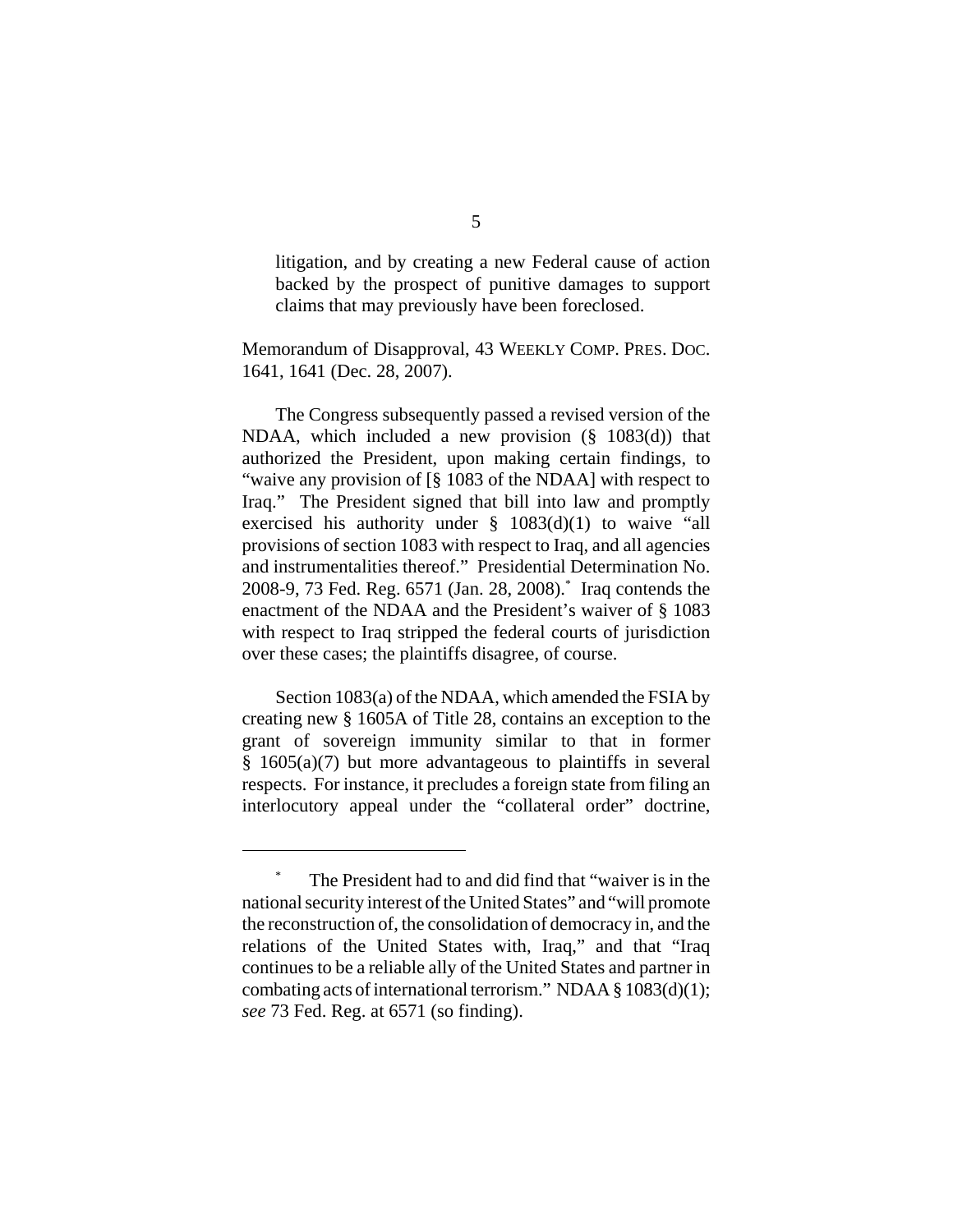§ 1605A(f), and permits a plaintiff to attach property in advance of judgment, § 1605A(g). In addition, § 1605A(c) abrogates *Cicippio-Puleo v. Islamic Republic of Iran*, 353 F.3d 1024 (D.C. Cir. 2004), by creating a federal right of action against foreign states, for which punitive damages may be awarded.

Iraq argues that because  $\S 1083(b)(1)$  of the NDAA repeals  $§ 1605(a)(7)$  of the FSIA, upon which the present cases were founded, we must dismiss these cases for want of jurisdiction. *See* 28 U.S.C. §§ 1330(a), 1604 (jurisdiction over case against foreign sovereign depends upon exception to immunity). Further, according to Iraq, the President's waiver of § 1083 of the NDAA prevents the plaintiffs from refiling their cases under the jurisdiction conferred by new § 1605A.

A statute removing federal jurisdiction presumptively applies to pending cases because such a statute "usually 'takes away no substantive right but simply changes the tribunal that is to hear the case.'" *Hamdan v. Rumsfeld*, 126 S. Ct. 2749, 2765 (2006) (quoting *Hallowell v. Commons*, 239 U.S. 506, 508 (1916)); *see also Hughes Aircraft Co. v. United States ex rel. Schumer*, 520 U.S. 939, 951 (1997). In contrast, a statute that retroactively alters the consequences of primary conduct -- as by "impair[ing] rights a party possessed when he acted, increas[ing] a party's liability for past conduct, or impos[ing] new duties with respect to transactions already completed," *Landgraf v. USI Film Prods.*, 511 U.S. 244, 280 (1994) -- is presumptively nonretroactive; such a statute applies to a pending case only if the Congress clearly so provides.

The FSIA speaks to the jurisdiction of the federal courts, but it also governs the immunity of foreign states in any U.S. forum. *See* 28 U.S.C. § 1604 ("a foreign state shall be immune from the jurisdiction of the courts of the United States and of the States except as provided in sections 1605 to 1607 of this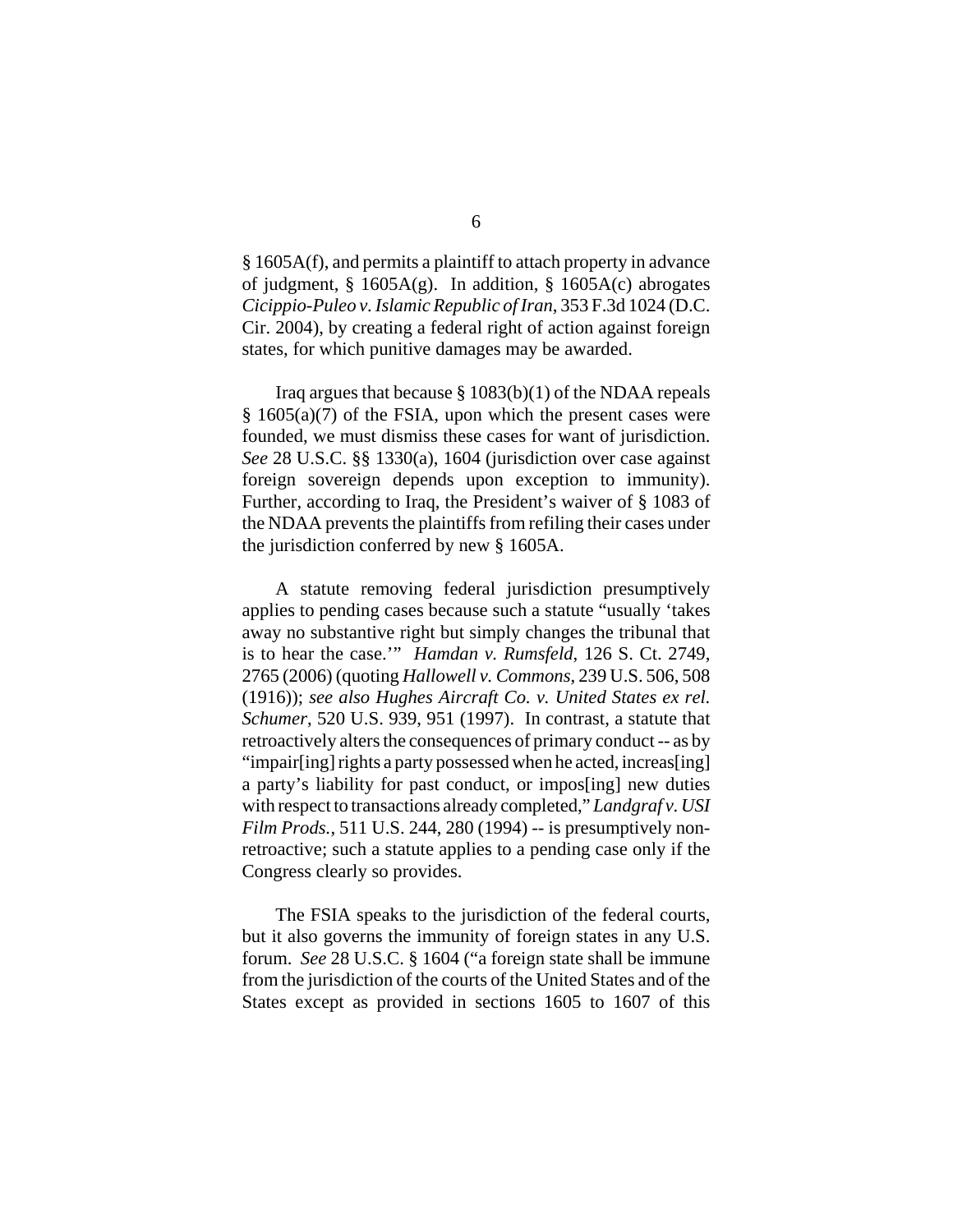chapter"); *cf. Hughes Aircraft Co.*, 520 U.S. at 951 ("statutes affect[ing] ... *whether* [a suit] may be brought at all ... speak[] not just to the power of a particular court but to the substantive rights of the parties as well" and are therefore "subject to [the] presumption against retroactivity"). Accordingly, it is not clear which presumption might apply, if any is needed. In this case, however, it is unnecessary to invoke either presumption because § 1083 makes several references to pending cases and we need not look beyond the text and structure of the NDAA to ascertain its effect upon cases brought under § 1605(a)(7). *Accord Hamdan*, 126 S. Ct. at 2762-69 (holding, based upon "[o]rdinary principles of statutory construction," the provision of the Detainee Treatment Act of 2005, Pub. L. No. 109-148, Title X, 119 Stat. 2680, 2739-44, that deprived the courts of jurisdiction over habeas petitions filed by persons detained at Guantánamo Bay did not apply to habeas cases pending when it was enacted). For the reasons that follow, we conclude that the courts retained jurisdiction over cases pending pursuant to former  $\S 1605(a)(7)$ when the Congress enacted the NDAA. *Cf. Republic of Austria v. Altmann*, 541 U.S. 677, 697-700 (2004) (applying ordinary principles of construction to decide whether FSIA, which codified immunity of foreign sovereigns, applies to conduct predating statute).

We note first that the new terrorism exception in § 1605A by its terms does not provide a substitute basis for jurisdiction over all cases pending under § 1605(a)(7) when § 1605A replaced it. The new provision deprives a foreign sovereign of immunity to suit only if

(I) the foreign state was designated as a state sponsor of terrorism at the time the act [giving rise to the suit] occurred, or was so designated as a result of such act, and, subject to subclause (II), either remains so designated when the claim is filed under this section or was so designated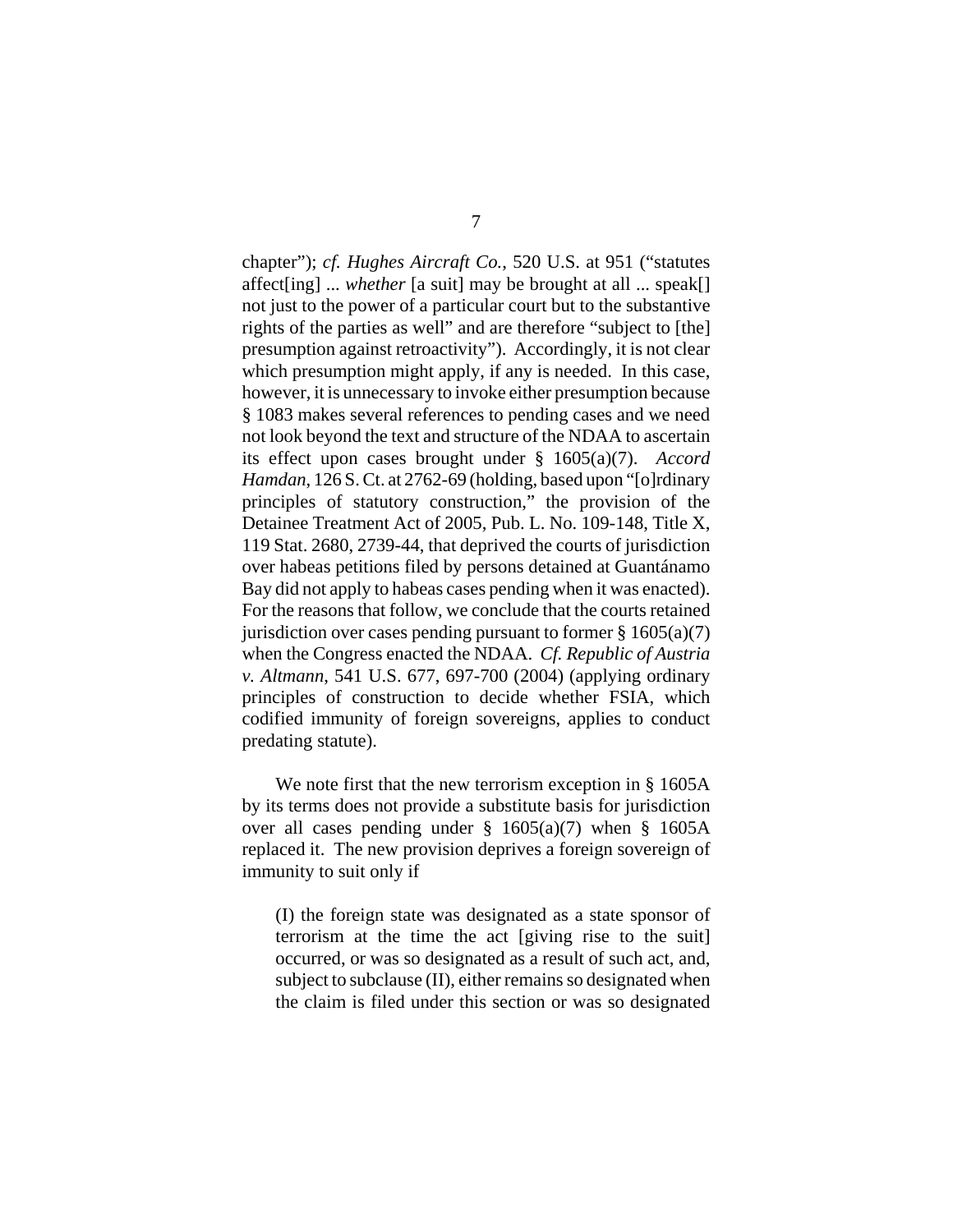within the 6-month period before the claim is filed under this section; or

(II) in the case of an action that is refiled under this section by reason of section  $1083(c)(2)(A)$  of the [NDAA for] 2008 or is filed under this section by reason of section  $1083(c)(3)$ of that Act, the foreign state was designated as a state sponsor of terrorism when the original action or the related action under section  $1605(a)(7)$  (as in effect before the enactment of this section) ... was filed.

28 U.S.C. §  $1605A(a)(2)(A)(i)$ . Inasmuch as this provision expressly distinguishes between cases "filed under this section" -- *i.e.*, § 1605A -- and cases "filed under section 1605(a)(7)" of the pre-amendment Act, a pending case obviously cannot be said to have been "filed under" the new provision. Therefore, the plaintiff in a case pending under  $\S 1605(a)(7)$  may not maintain that action based upon the jurisdiction conferred by § 1605A; in order to claim the benefits of § 1605A, the plaintiff must file a new action under that new provision.

Because the courts have no jurisdiction of a case against a foreign sovereign absent an exception to the grant of immunity in the FSIA, and because § 1605A does not provide that exception for pending cases, Iraq contends the NDAA requires the dismissal of these cases. The plaintiffs, on the other hand, argue that  $\S 1605(a)(7)$  remains a viable exception to immunity for cases, such as these, filed when it was the source of our jurisdiction. Based upon the following analysis of NDAA §§ 1083(c) ("Application to Pending Cases") and 1083(d) ("Applicability to Iraq"), we hold the courts retain jurisdiction pursuant to  $\S 1605(a)(7)$  over cases that were pending under that section when the Congress enacted the NDAA.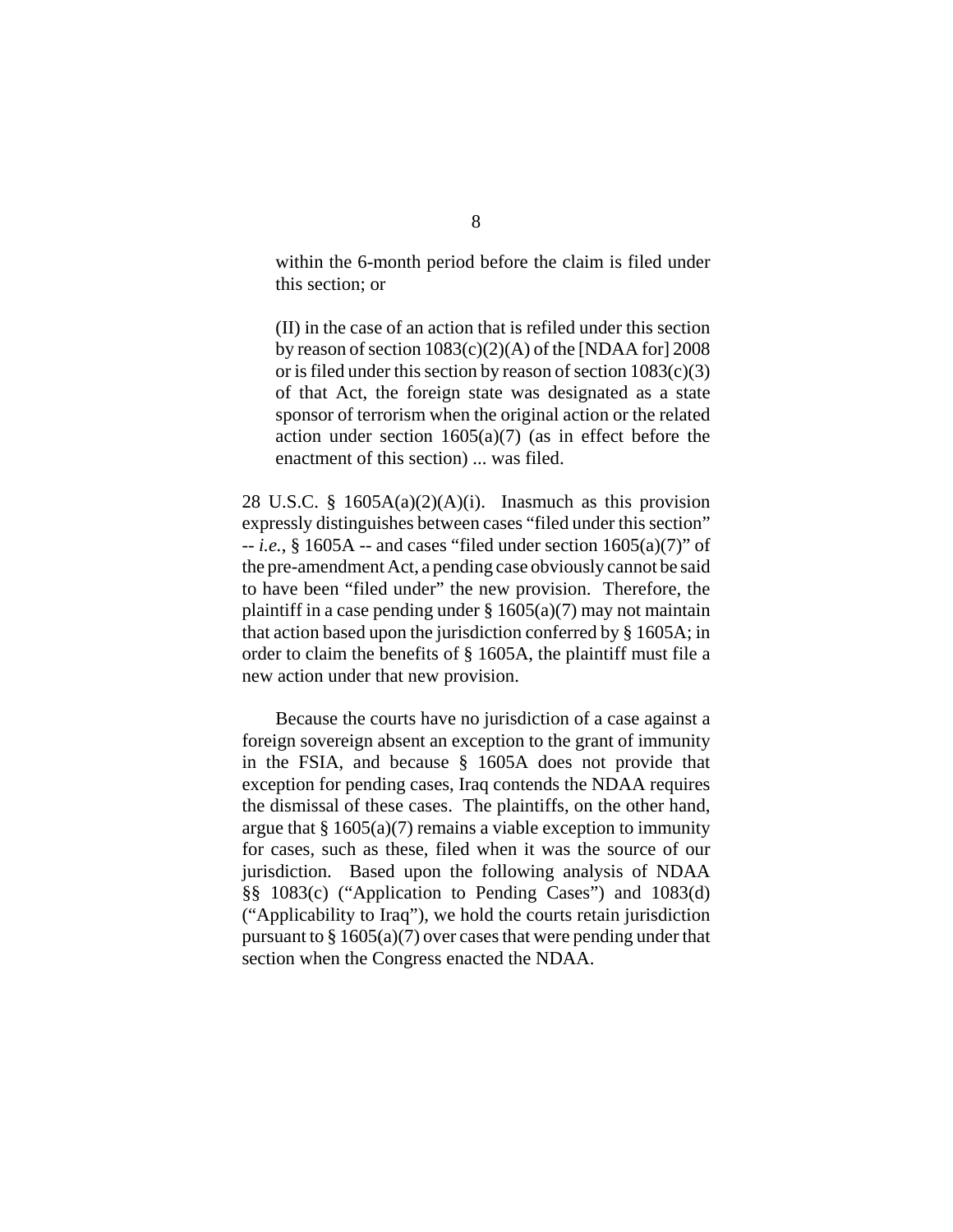*Section*  $1083(c)(1)$ *.* The first subsection of § 1083(c) provides: "The amendments made by this section [1083] shall apply to any claim arising under section 1605A." Because, as we have said, a claim pending under former  $\S 1605(a)(7)$  when the NDAA became law did not "aris[e] under section 1605A," *cf. Am. Well Works Co. v. Layne & Bowler Co.*, 241 U.S. 257, 260 (1916) ("A suit arises under the law that creates the cause of action"), it is apparent that the 2008 amendments, including the "conforming amendments" that strike former  $\S 1605(a)(7)$ , *see* NDAA § 1083(b), do not apply to any claim then "pending" under that provision. Moreover, reading the Act to extinguish jurisdiction over cases pending under  $\S$  1605(a)(7) when the NDAA became law would render § 1083(c)(1) nugatory: There would be no need to specify "the amendments ... apply to any claim arising under section 1605A" for the amendments obviously would apply to any such claim and could apply to no other claim; as we interpret it, however,  $\S$  1083(c)(1) makes clear the "amendments" apply to any claim under § 1605A, but to no "pending" claims.\*

*Sections 1083(c)(2) and (c)(3).* Plaintiffs with "pending cases" may invoke new § 1605A in certain circumstances. Pursuant to  $\S$  1083(c)(2) ("Prior Actions"), a plaintiff who detrimentally "relied upon" former  $\S 1605(a)(7)$  of the FSIA "as creating a cause of action" and whose action was "pending before the courts in any form" when the NDAA became law was given 60 days within which to "refile" his suit based upon the new cause of action created by § 1605A(c). *See also* 28 U.S.C. § 1605A(a)(2)(A)(i)(II) (providing exception to immunity for

In consequence, only a plaintiff prosecuting an action under new § 1605A of the FSIA can claim the benefits of that section, such as prejudgment attachment of the defendant's property.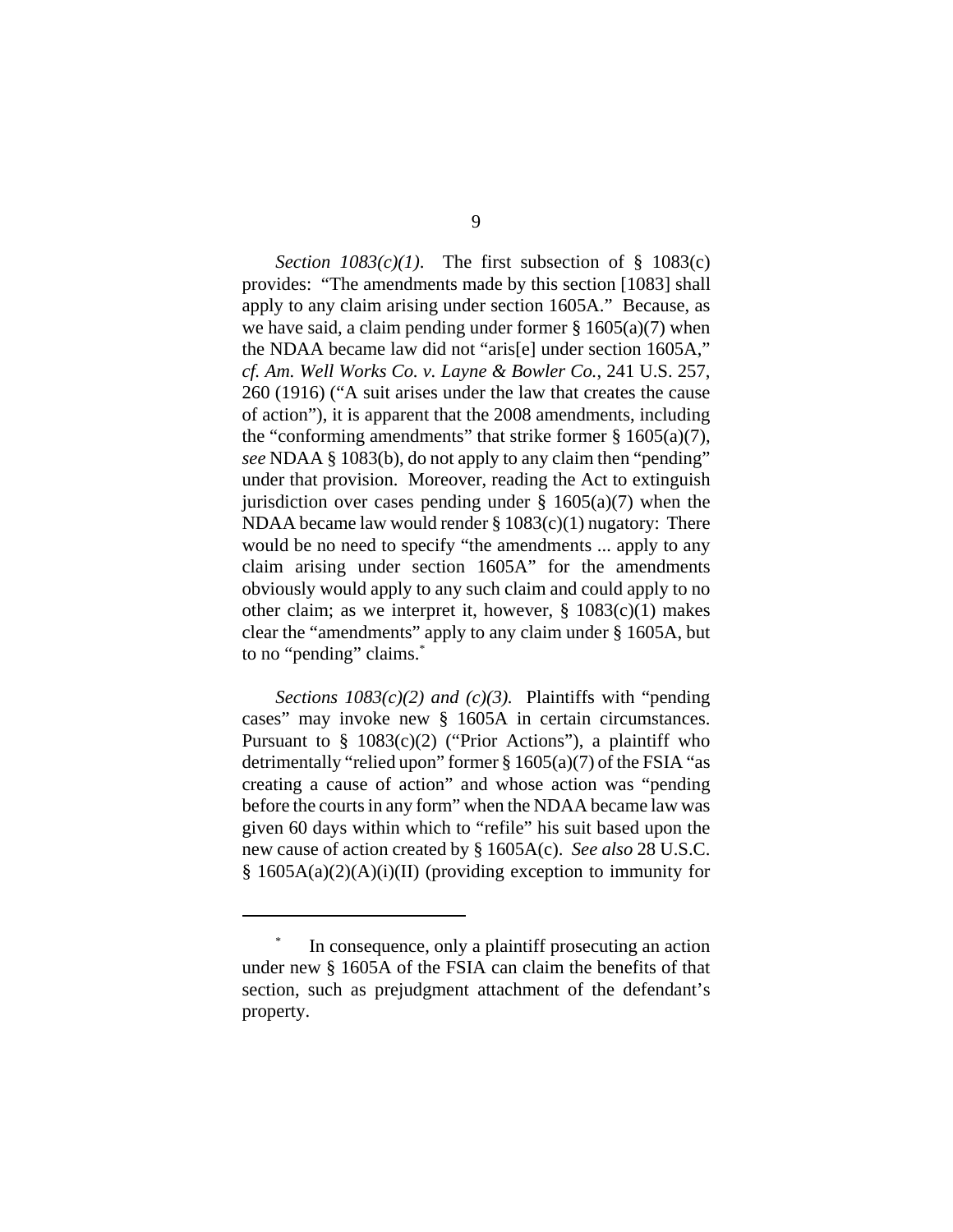"original action" that is "refiled ... by reason of section  $1083(c)(2)(A)$ "). Section  $1083(c)(3)$  of the NDAA ("Related Actions") authorizes a plaintiff who had "timely commenced" a "related action" under  $\S 1605(a)(7)$  to bring "any other action" arising out of the same act or incident," provided "the [new] action is commenced" within 60 days from the later of "(A) the date of the entry of judgment in the original action or (B) the date of the enactment of [the NDAA]."

These "transition rules," as Iraq calls them, cannot be squared with Iraq's position that the NDAA requires the dismissal of pending cases. The 60-day limit in  $\S$  1083(c)(3) implies a court could, after enactment of the NDAA, still enter judgment in an action filed under  $\S 1605(a)(7)$ . Iraq argues that in this context "entry of judgment" means only dismissal for want of jurisdiction rather than the entry of a judgment on the merits, but nothing in the text of § 1083 suggests the phrase has such a narrow meaning, *cf.* BLACK's LAW DICTIONARY (8th ed. 2004) (defining "judgment" to mean judgment on the merits), and the structure of the NDAA indicates precisely the opposite. New §  $1605A(a)(2)(A)(i)(II)$  of the FSIA refers to a pending "original action" being "refiled ... by reason of section  $1083(c)(2)(A)$ " of the NDAA while referring to a new action being "filed ... by reason of section  $1083(c)(3)$ " if a pending "related action" had been timely commenced, *see* 28 U.S.C. § 1605A(b), which implies the Congress understood that the courts would retain jurisdiction over the original "related action" described in  $\S 1083(c)(3)$ . That explains why the 60-day period for invoking  $\S$  1083(c)(2) began with the enactment of the NDAA, *see* § 1083(c)(2)(C)(ii), whereas the 60-day period in § 1083(c)(3) may run from "the date of the entry of judgment" in the "related action," which could be well after the enactment of the NDAA.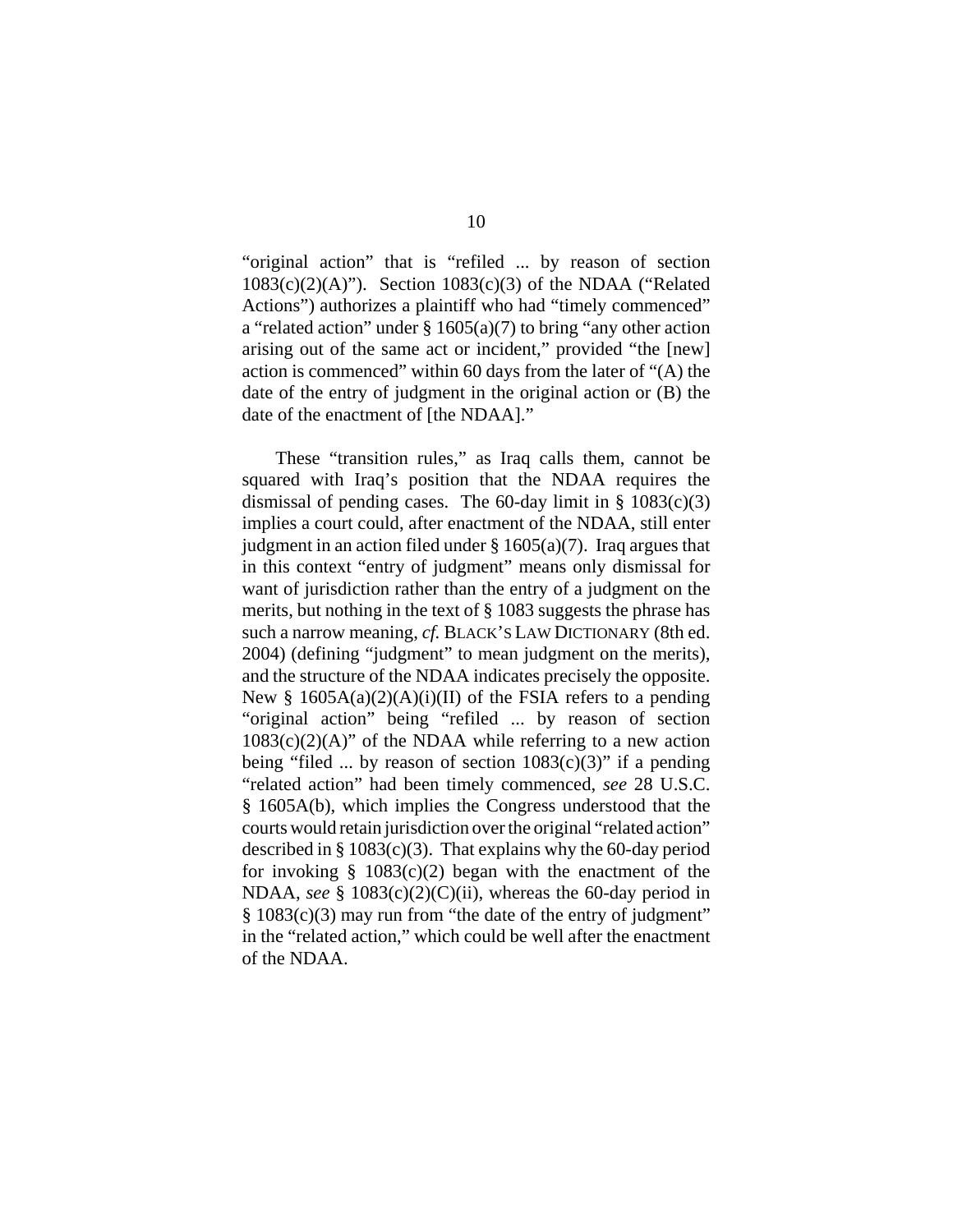There would be no reason for the Congress to have tied the 60-day period in  $\S 1083(c)(3)$  to the date of "entry of judgment" in a case pending under  $\S 1605(a)(7)$  when the NDAA became law if, as Iraq argues, the quoted words mean only a dismissal for want of jurisdiction and the Act requires the dismissal of all pending cases. The text and structure of the NDAA thus compel the conclusion that, notwithstanding the enactment of the NDAA, a court still may enter a judgment on the merits in such a case, which it could not do if it did not have jurisdiction over the case. *See, e.g.*, *Ex parte McCardle*, 74 U.S. (7 Wall.) 506, 514 (1868) ("Jurisdiction is power to declare the law, and when it ceases to exist, the only function remaining to the court is that of announcing the fact and dismissing the cause"). Because new § 1605A is inapplicable, that jurisdiction over pending cases can be founded only upon former  $\S 1605(a)(7)$ .

*Section 1083(c)(4)*. The final provision of § 1083(c) also is instructive. In 2003 the President acted under the Emergency Wartime Supplemental Appropriations Act of 2003 (EWSAA), Pub. L. No. 108-11, § 1503, 117 Stat. 559, 579, to "make inapplicable with respect to Iraq ... any ... provision of law that applies to countries that have supported terrorism." Presidential Determination No. 2003-23, 68 Fed. Reg. 26,459 (May 7, 2003).

Iraq argues also that the 60-day rule authorizes the refiling of claims under § 1605A within 60 days following the date of entry of "judgment on claims involving non-sovereign parties or a different exception to sovereign immunity unaffected by Section 1083." That is clearly wrong. The 60-day period is tied to "the date of the entry of judgment in [an] original action" that was "timely commenced under section 1605(a)(7)," NDAA § 1083(c)(3); § 1605(a)(7) permits suits only against sovereign states, leaving no room for a case brought under "a different exception to sovereign immunity."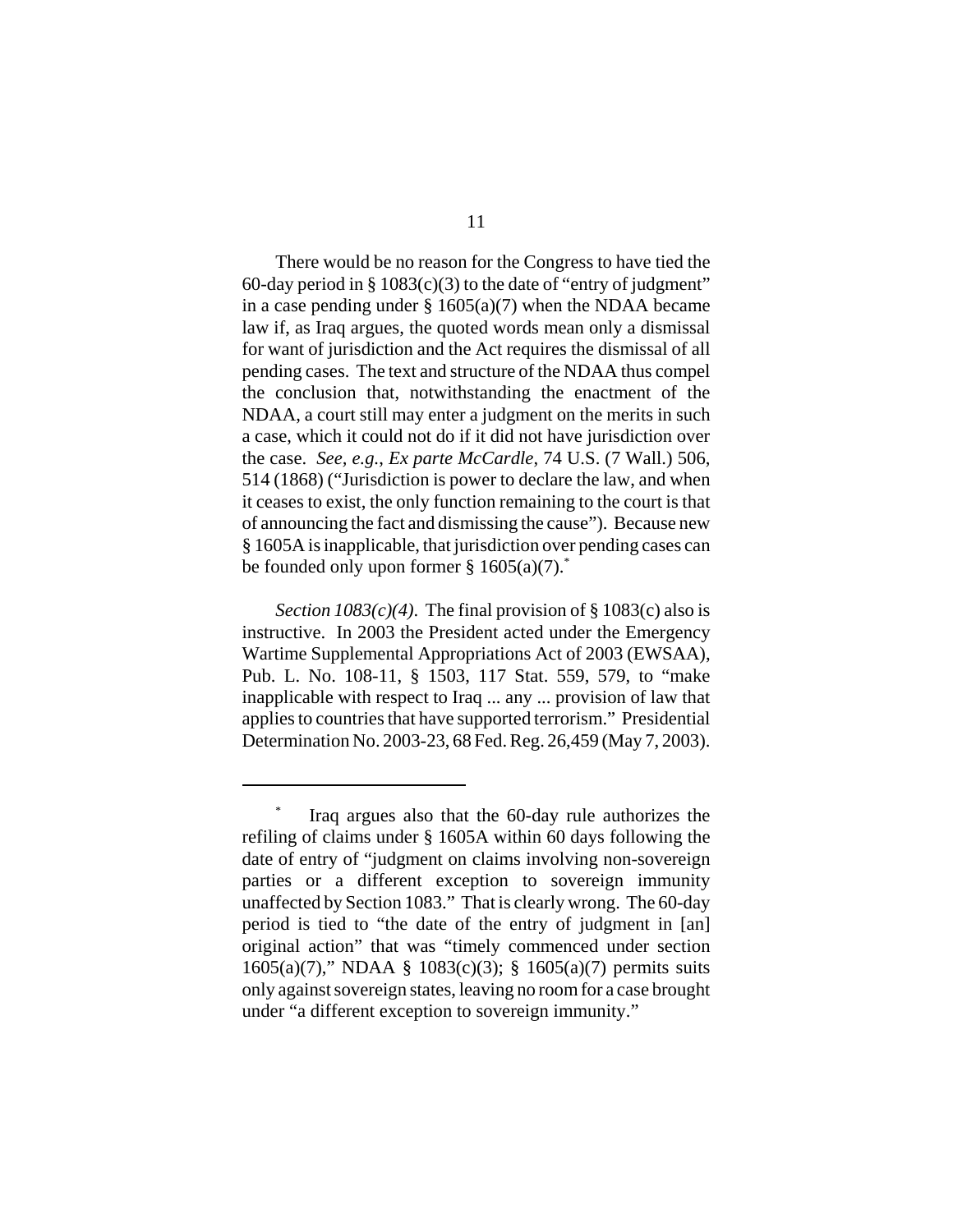In *Acree v. Republic of Iraq*, 370 F.3d 41 (2004), however, we held that the EWSAA did not authorize the President to suspend former  $\frac{8}{9}$  1605(a)(7) with respect to Iraq. Paragraph (4) ("Preserving the Jurisdiction of the Courts") of subsection 1083(c) ("Application to Pending Cases") ratifies that holding: "Nothing in section 1503 of the [EWSAA] ... has ever authorized" the President to "mak[e] inapplicable ... any provision of [the FSIA or to] remov[e] ... the jurisdiction" of the federal courts. Thus both the text and the context of this provision make clear the Congress was intent upon "preserving" the courts' jurisdiction over "pending cases," which could only mean cases filed under former § 1605(a)(7).

*Section 1083(d)(1)*. This section authorizes the President to "waive any provision of ... section [1083 of the NDAA] with respect to Iraq." If a suit against Iraq for terrorist acts could proceed only under § 1605A, as Iraq maintains, then the President could use  $\S$  1083(d)(1) to deprive the courts of jurisdiction and would have no reason ever to invoke the EWSAA; § 1083(c)(4) would be surplusage. *Cf. Duncan v. Walker*, 533 U.S. 167, 174 (2001) (we must "give effect ... to every clause and word of [the] statute").<sup>\*</sup> Moreover, § 1083(d)(2)(C), which provides that the President's waiver authority applies "regardless of whether ... that authority affects any action filed before ... enactment of the [NDAA]," would be unnecessary if the Act deprived the courts of jurisdiction over pending cases.

Iraq has not been designated a state sponsor of terrorism since 2004. 69 Fed. Reg. 61,702 (Oct. 20, 2004). Accordingly, even absent the President's waiver, no new action could have been filed against Iraq unless a prior or a related action was pending. *See* 28 U.S.C. § 1605A(a)(2)(A)(i).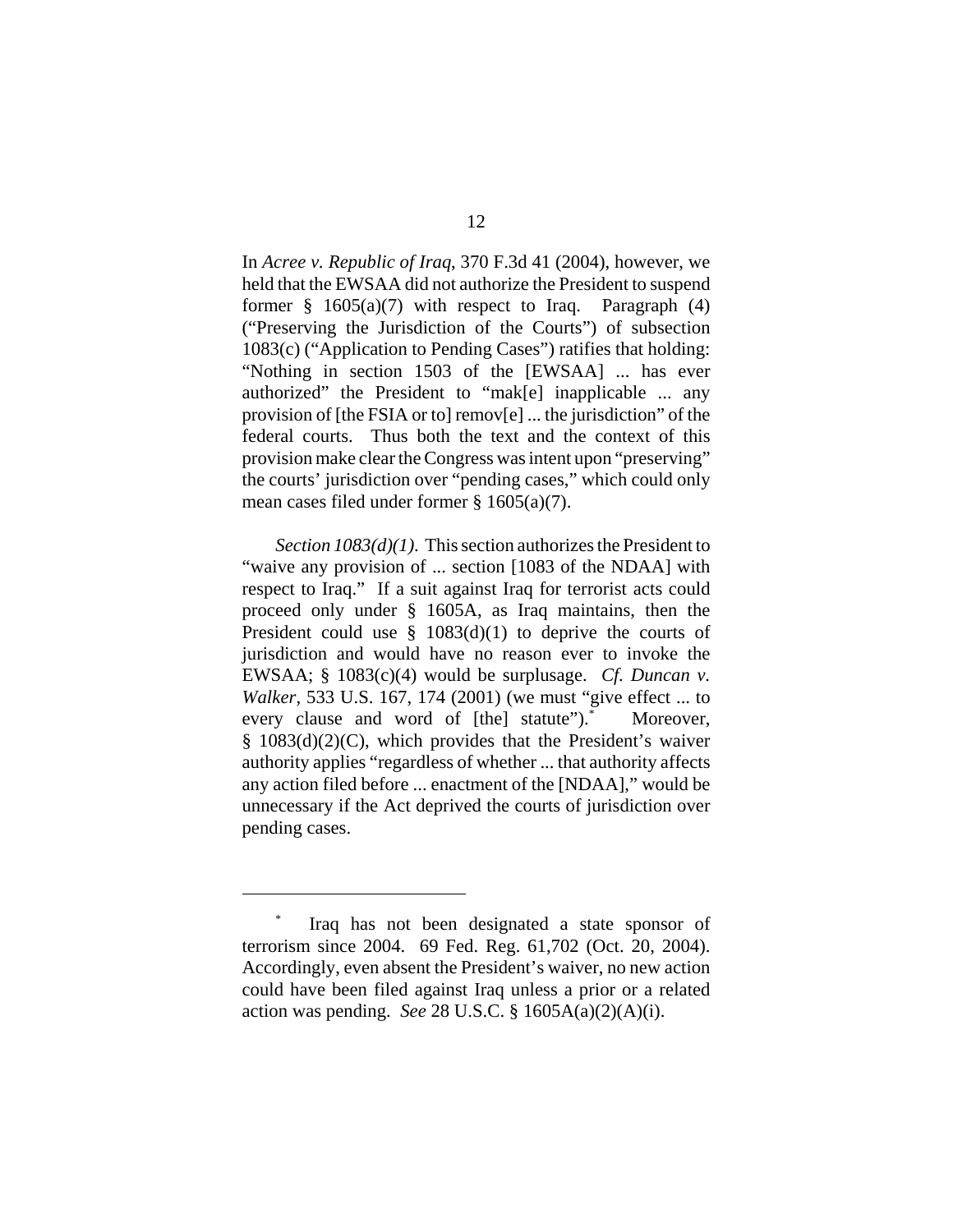Reading the NDAA, as we do, to leave intact jurisdiction over cases pending under former  $\S$  1605(a)(7) gives meaning both to  $\S$  1083(c)(4) and to  $\S$  1083(d) and makes sense of the relation between them. Section  $1083(c)(4)$  clarifies that the President has no authority under the EWSAA to limit the jurisdiction of the courts over cases against Iraq. Section  $1083(d)(1)$  then grants the President the authority to render inapplicable those provisions of the NDAA to which President Bush had objected when he vetoed the first version of the NDAA.\*

\* \* \*

Cognizant of the President's concerns and of the potential implications of our holding upon the foreign affairs of the United States, we do not lightly conclude the NDAA leaves intact our jurisdiction over cases, such as these, that were pending against Iraq when the Congress enacted the NDAA. Nonetheless, the NDAA fairly compels the conclusion that the plaintiffs may proceed on the basis of former  $\S$  1605(a)(7). It follows that the President's waiver of § 1083 of the NDAA with respect to Iraq affects neither the jurisdiction of the district court over cases pending under  $\S 1605(a)(7)$  nor the issues presented on this appeal.\*\*

The President raised the same concerns when he exercised his waiver authority. 73 Fed. Reg. 6571 (discussing same non-jurisdictional implications).

We have no occasion, therefore, to address the plaintiffs' alternative argument that the President left § 1605(a)(7) intact by waiving "all" provisions of § 1083 including subsection  $(b)(1)(A)(iii)$ , which repeals former  $§ 1605(a)(7).$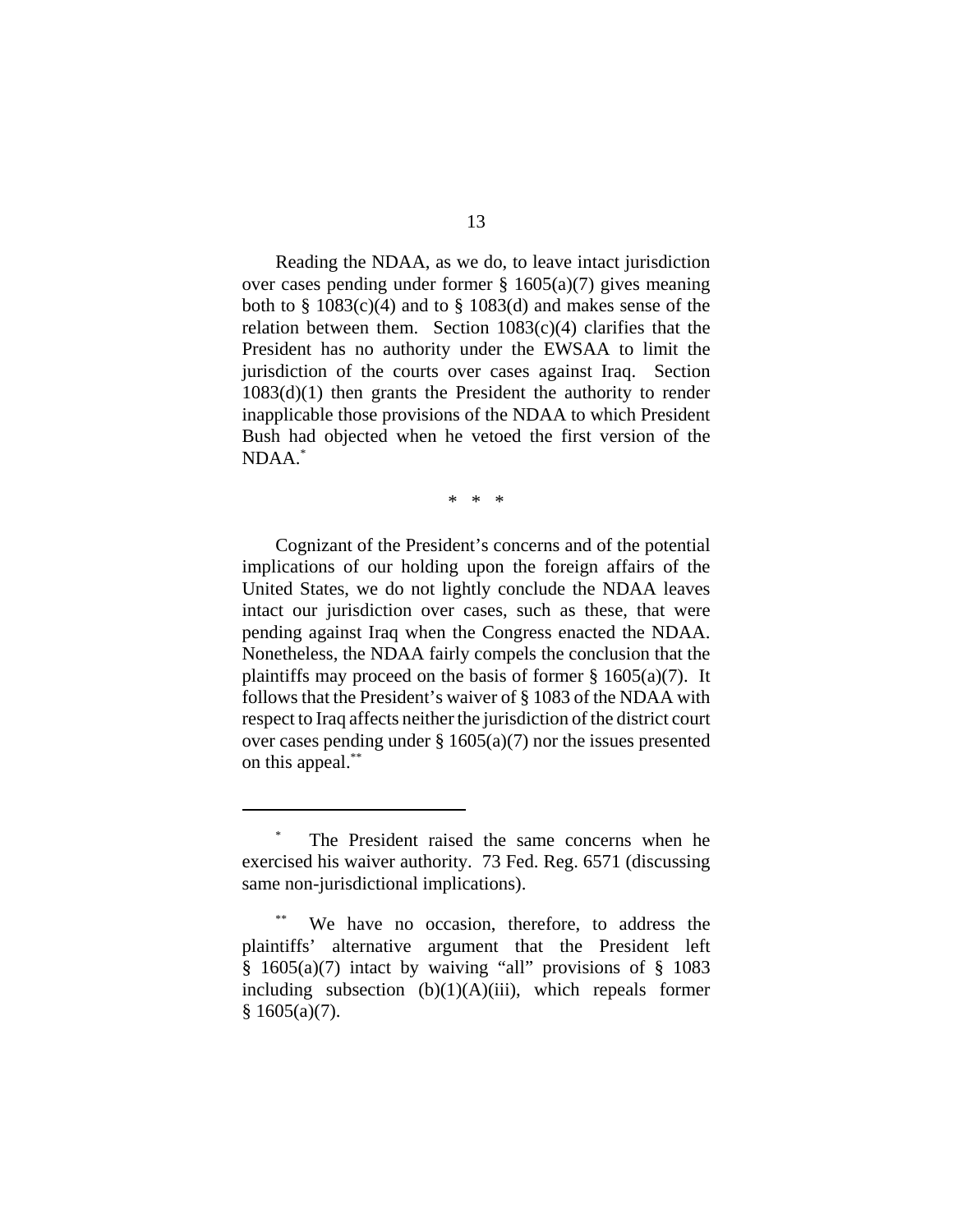B. Timeliness

The jurisdictional provision upon which the plaintiffs rely contains a limitation period:

No action shall be maintained under  $\lceil \frac{8}{9} \cdot 1605(a)(7) \rceil$  unless the action is commenced not later than 10 years after the date on which the cause of action arose. All principles of equitable tolling, including the period during which the foreign state was immune from suit, shall apply in calculating this limitation period.

28 U.S.C. § 1605(f) (2007). The plaintiffs contend their actions, which they filed in 2003, are timely even though the alleged torts occurred more than ten years earlier, in 1990 and 1991. They argue first that their causes of action did not arise, and the ten-year limitation therefore did not begin to run, until 1996, because they could not have sued Iraq before then. They contend alternatively that the ten-year limitation period was equitably tolled until 1996; more precisely, they argue § 1605(f) requires that we extend the period of limitation by "the period during which [Iraq] was immune from suit." We agree with their alternative argument and, accordingly, need not reach the (rather strained) argument that their claims did not arise until 1996.

Section 1605(f) expressly incorporates "principles of equitable tolling." Iraq argues -- and we do not disagree -- the statute thereby incorporates the relevant common law. According to Iraq that means the plaintiffs are entitled only to a "reasonable" extension of the statute of limitations, *Phillips v. Heine*, 984 F.2d 489 (D.C. Cir. 1993); the suits would then be untimely -- assuming, as we do for the sake of the argument, the plaintiffs' causes of action arose in 1990 and 1991 -- because the plaintiffs have not demonstrated they reasonably required an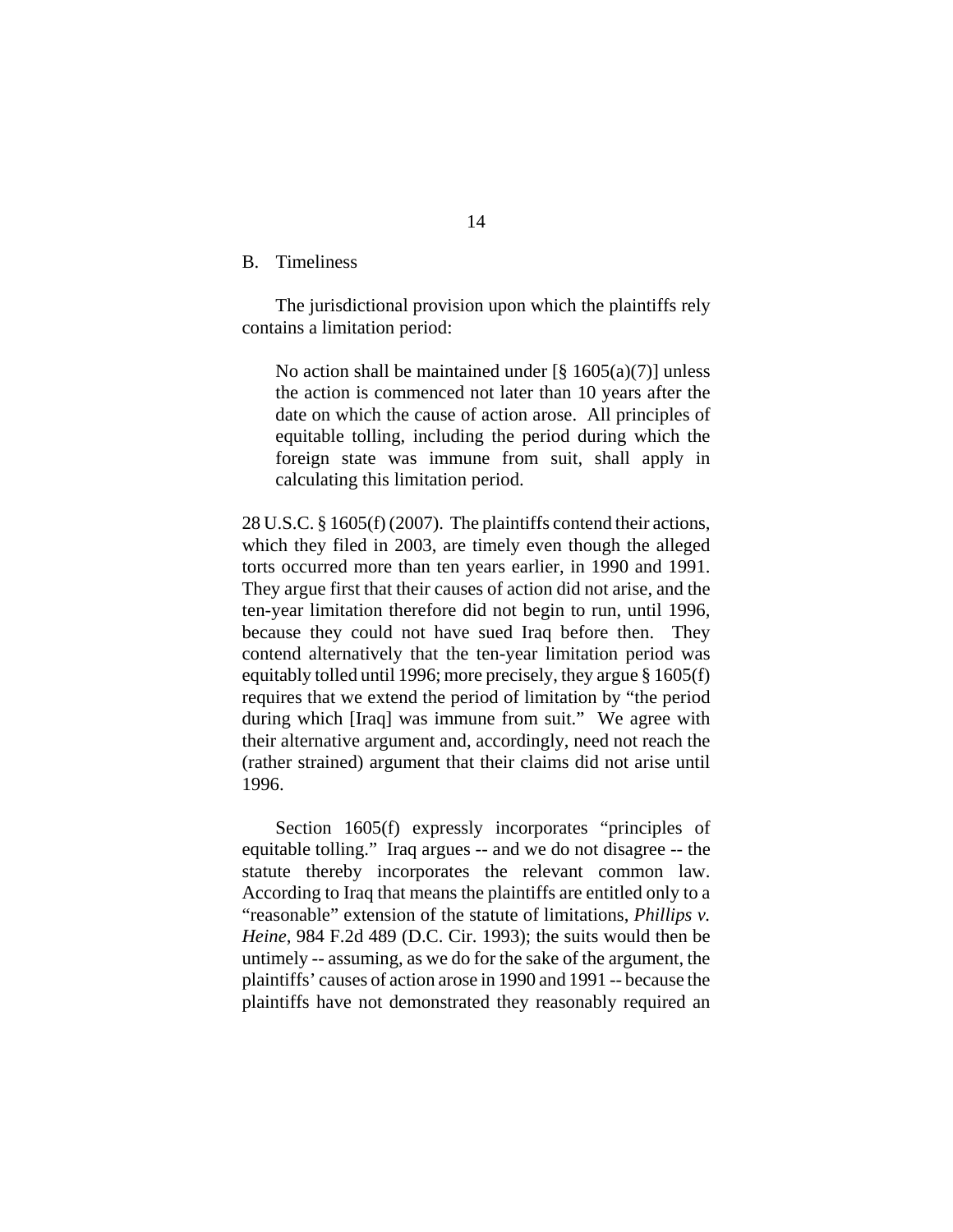extension to 2003, two or three years beyond the expiration of the statute of limitations, in order to bring their cases.

It seems, however, we have not applied the doctrine of equitable tolling consistently in the manner Iraq suggests. In *Phillips*, upon which Iraq relies, we held that "tolling does not bring about an automatic extension of the statute of limitations by the length of the tolling period. ... It gives the plaintiff extra time *only* if he needs it," 984 F.2d at 492; that is, the plaintiff obtains a "reasonable" extension. In *United States v. Saro*, 252 F.3d 449 (2001), in contrast, we held that equitable tolling stops the clock for the duration of a tolling event. *Id.* at 454 (citing *United States v. Ibarra*, 502 U.S. 1, 4 n.2 (1991) (dictum)); *see* Calvin W. Corman, Limitation of Actions § 8.2 (1991) ("When the commencement of an action is stayed due to statutory prohibition, the period of the stay is not included in the calculation of the limitation period"); *cf. Burnett v. N.Y. Cent. R.R. Co.*, 380 U.S. 424, 434-35 (1965) (equitable tolling, rather than giving plaintiff a "reasonable" extension of statute of limitations in FELA, stops clock for duration of tolling event).

*Saro* and *Phillips* undoubtedly conflict, and our subsequent cases do not resolve the conflict. In *Chung v. DOJ*, upon holding the distinct doctrine of equitable estoppel (which is based upon the conduct of the defendant) did not extend the statute of limitations on the facts of that case, we left it to the district court on remand to decide, à la *Phillips*, whether the plaintiff was entitled to a "reasonable" extension of the statute of limitations under the doctrine of equitable tolling. 333 F.3d 273, 278-80 (2003). We did not notice the conflict between *Saro* and *Phillips*. We now see not only the intra-circuit but also an inter-circuit inconsistency. *Compare Cada v. Baxter Healthcare Corp.*, 920 F.2d 446, 452 (7th Cir. 1991) (tolling provides a reasonable extension), *with Socop-Gonzalez v. INS*,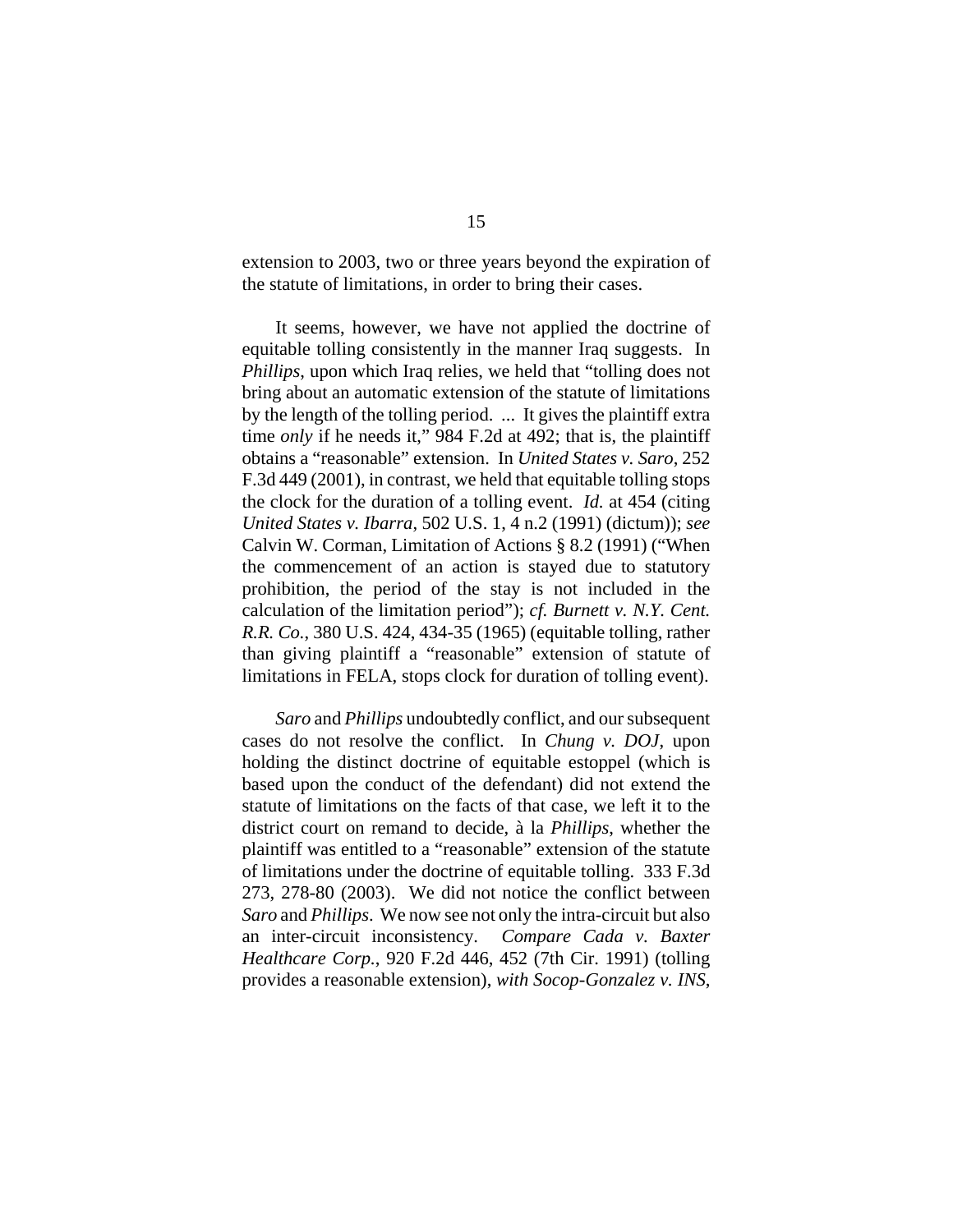272 F.3d 1176, 1193-96 (9th Cir. 2001) (en banc) (tolling stops the clock).

We need not resolve our home-grown conflict in this case because the statute is clear: We "include," *i.e.*, add, "the period during which [Iraq] was immune from suit"; hence cases filed in 2003 are timely.\* Iraq asserts that, because we narrowly interpret the waiver of immunity by a sovereign state, *see, e.g.*, *Irwin v. Dep't of Veterans Affairs*, 498 U.S. 89, 94 (1990) (waiver by the United States); *World Wide Minerals, Ltd. v. Republic of Kazakhstan*, 296 F.3d 1154, 1162 (D.C. Cir. 2002) (waiver by foreign state), we ought strictly to interpret § 1605(f) and limit Iraq's exposure by following *Phillips*. Cases on the scope of a waiver with its consequences for the fisc are inapposite, however, for the Congress did not waive Iraq's sovereign immunity in enacting  $\S 1605(a)(7)$ ; only the sovereign can forswear the sovereign's legal rights. In the terrorism exception the Congress qualified the statutory grant of immunity to Iraq, itself a matter of "grace and comity." *Verlinden B.V. v. Cent. Bank of Nigeria*, 461 U.S. 480, 486 (1983). Iraq has pointed to no authority suggesting the Congress intended courts to read § 1605(f) any more narrowly than its terms suggest; nor are we aware of any case in which a court presumed or suggested exceptions to foreign sovereign immunity should be construed narrowly. *Cf. Saudi Arabia v. Nelson*, 507 U.S. 349, 356-58 (1993) (using ordinary methods of construction to interpret exception in  $\S$  1605(a)(2)).

Nor need we decide whether the statute would call for the application of state rather than federal common law, whatever the latter may be, with regard to equitable tolling. *Erie R.R. Co. v. Tompkins*, 304 U.S. 64 (1938); 28 U.S.C. § 1652; *see also United States v. Yazell*, 382 U.S. 341 (1966) (applying state law in interstices of federal statute).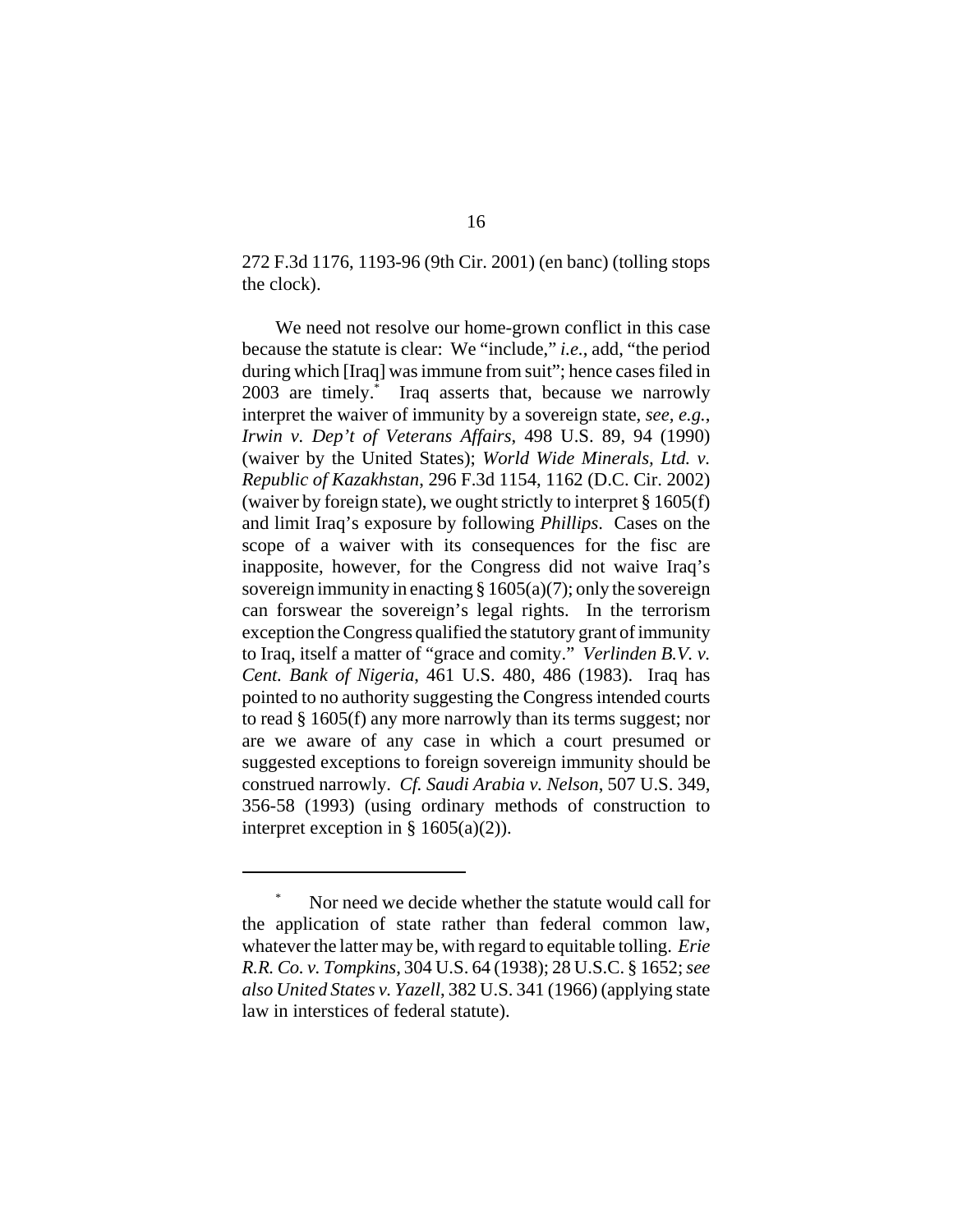We are therefore left to interpret the plain text of  $\S 1605(f)$ unencumbered by any special canons of construction, and the text makes clear Iraq's interpretation must fail. Section 1605(f) invokes the "principles of equitable tolling" and expressly requires that in "calculating [the ten-year] limitation period" we "includ[e] the period during which [Iraq] was immune from suit." To say the plaintiffs were entitled only to a reasonable term after the ten-year period ran out in 2000 or 2001 would not fulfill the mandate that we "includ[e]" the five or six years of Iraq's immunity in the calculation of the limitations period. Thus, to read the statute as Iraq insists would deprive the quoted phrases of their plain meaning.

The Congress first amended the FSIA to add a terrorism exception in 1996, before which Iraq was "immune from suit"; hence the limitation period in § 1605(f) began to run in 1996 and expired in 2006. Accordingly, the plaintiffs timely filed their actions in 2003.

# C. Political Question Doctrine

Iraq asserts that the present cases are barred by the political question doctrine, for which proposition it points to several of the President's statements suggesting this action is contrary to the foreign policy of the United States.\* We have already noted

Iraq's principal argument does not assume the President's statements have the force of law. Iraq's alternative argument is that certain of those statements do have the force of law because the President was acting under the EWSAA. Our decision in *Acree*, of course, renders the latter argument beyond the reach of the panel and Iraq makes it only to preserve it for rehearing by the court *en banc*. For the same reason, we do not address Iraq's further argument that the President has waived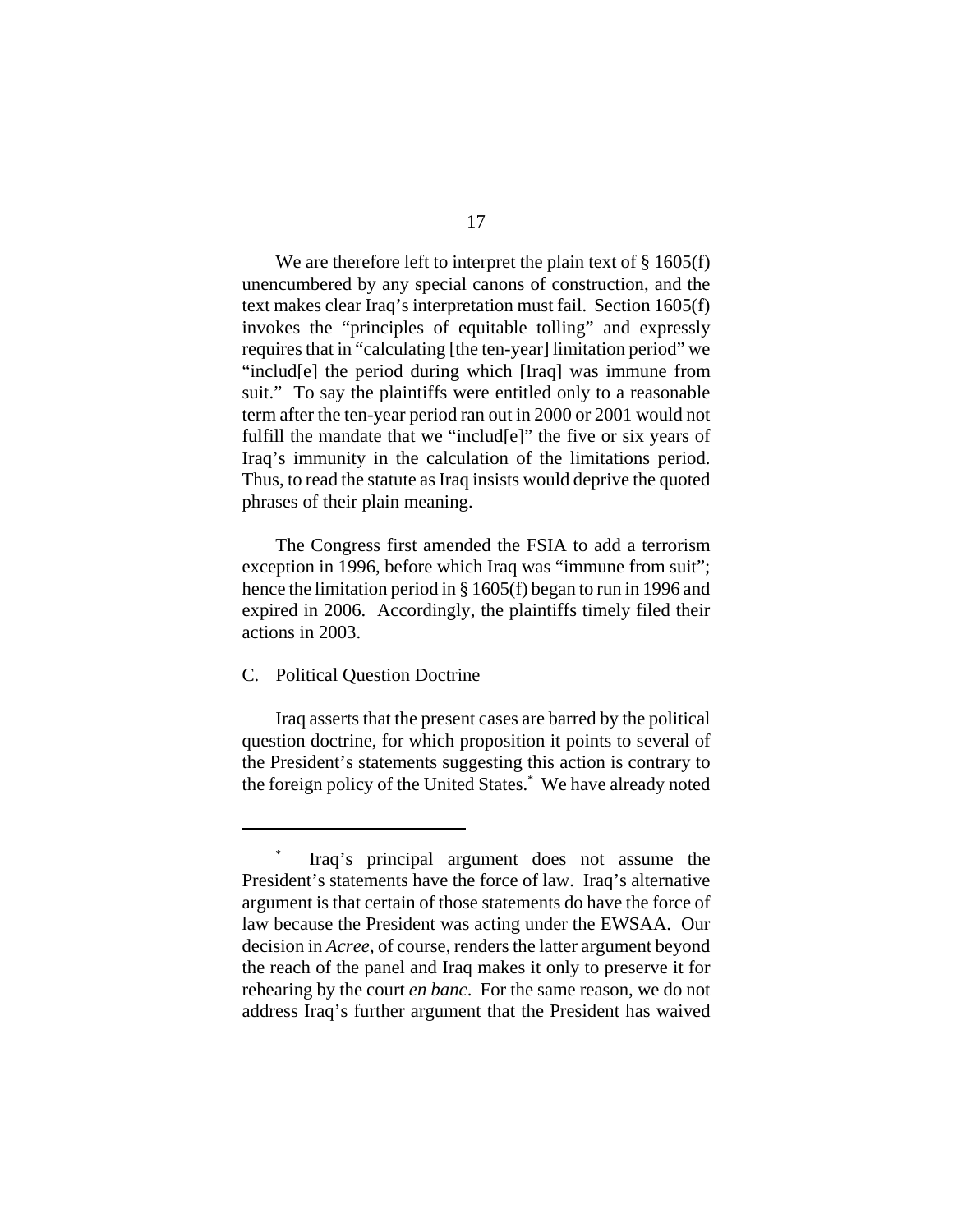and quoted Presidential Determination 2003-23 under the EWSAA. 68 Fed. Reg. 26,459. The President also issued Executive Order 13,303 declaring that "the threat of attachment or other judicial process" against Iraqi oil interests "obstructs the orderly reconstruction of Iraq," 68 Fed. Reg. 31,931 (May 22, 2003), and sent a message to the Congress stating that he had used his authority under the EWSAA to make  $\S$  1605(a)(7) inapplicable to Iraq because the "threat of attachment or other judicial process" against Iraqi oil assets "constituted an unusual and extraordinary threat to the national security and foreign policy of the United States." 39 WEEKLY COMP. PRES. DOC. 647, 647-48 (May 22, 2003).

In addition, Iraq points to an unenacted version of the Foreign Relations Authorization Act of 2004, *see* S. 925, 108th Cong. § 811 (2003), asserting that the Congress "voiced its support for the President's determination" that suits such as these are contrary to the foreign policy of the United States. The Senate Foreign Relations Committee approved that bill, but the Committee does not speak for the Congress, which last spoke to this subject when it enacted the NDAA. Therefore, we confine our analysis to the President's position that the threat of a monetary judgment against Iraq contravenes the foreign policy of the United States.

The federal courts may not pass upon a question the Constitution commits to the political branches. *See Baker v. Carr*, 369 U.S. 186, 217 (1962); *see also id.* at 211-13. In *Hwang Geum Joo v. Japan*, 413 F.3d 45 (D.C. Cir. 2005), for instance, foreign plaintiffs alleged that Japanese soldiers had subjected them to torture and sexual slavery in violation of

<sup>§ 1083(</sup>c)(4) of the NDAA with respect to Iraq; even if the statute were waived, the panel would still be bound by *Acree*.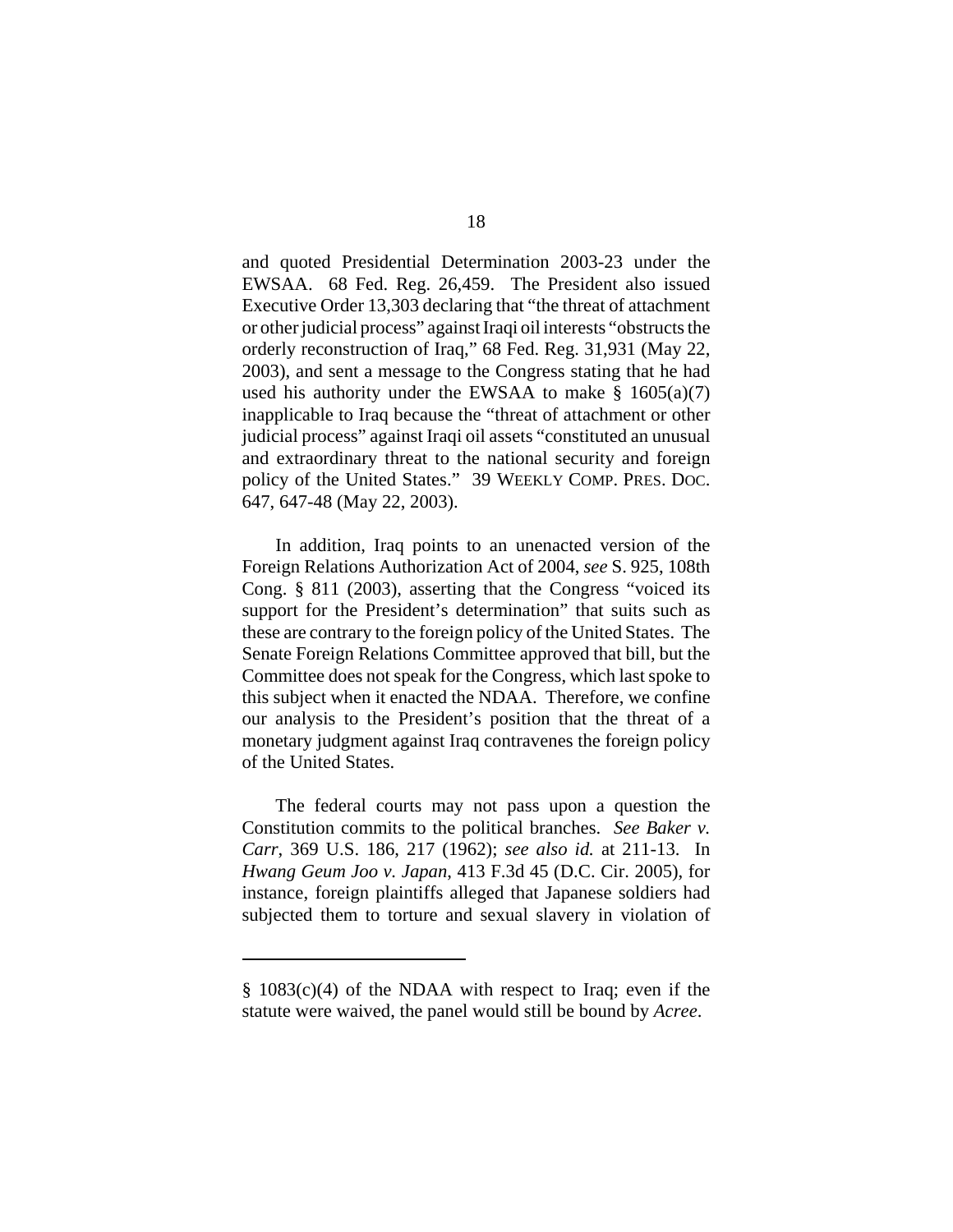international law. Japan and the plaintiffs debated whether the treaties between Japan and the countries from which the plaintiffs came extinguished their claims. We held the political branches alone could resolve that dispute because it "concerns the United States only with respect to her foreign relations." *Id.* at 51-52.

To be sure, the foreign policy considerations Iraq raises are important, as the President's actions and statements make clear. But Iraq has not explained how adjudicating the question whether Iraq committed acts of torture and hostage taking in 1990-91 requires the court to address any question the Constitution commits to the political branches. Indeed, Iraq does nothing more than assert that this action may affect the foreign relations of the United States, but that is surely not enough. *Baker*, 369 U.S. at 211 ("[I]t is error to suppose that every case or controversy which touches foreign relations lies beyond judicial cognizance"). The political question doctrine does not call upon us to decide whether a lawsuit that raises only justiciable questions contravenes the foreign policy of the United States; if the political branches decide tort suits against a foreign sovereign are contrary to the foreign policy of the Nation, then they may by law remove them from our jurisdiction.

Nor has Iraq explained how the President, by making general statements or taking actions not specific to these cases, can set to naught a duly enacted jurisdictional statute. *Youngstown Sheet & Tube Co. v. Sawyer*, 343 U.S. 579, 634, 637-38 (1952) (Jackson, J., concurring) ("When the President takes measures incompatible with the expressed or implied will of Congress, his power is at its lowest ebb, for then he can rely only upon his own constitutional powers minus any constitutional powers of Congress over the matter. Courts can sustain exclusive Presidential control in such a case only by